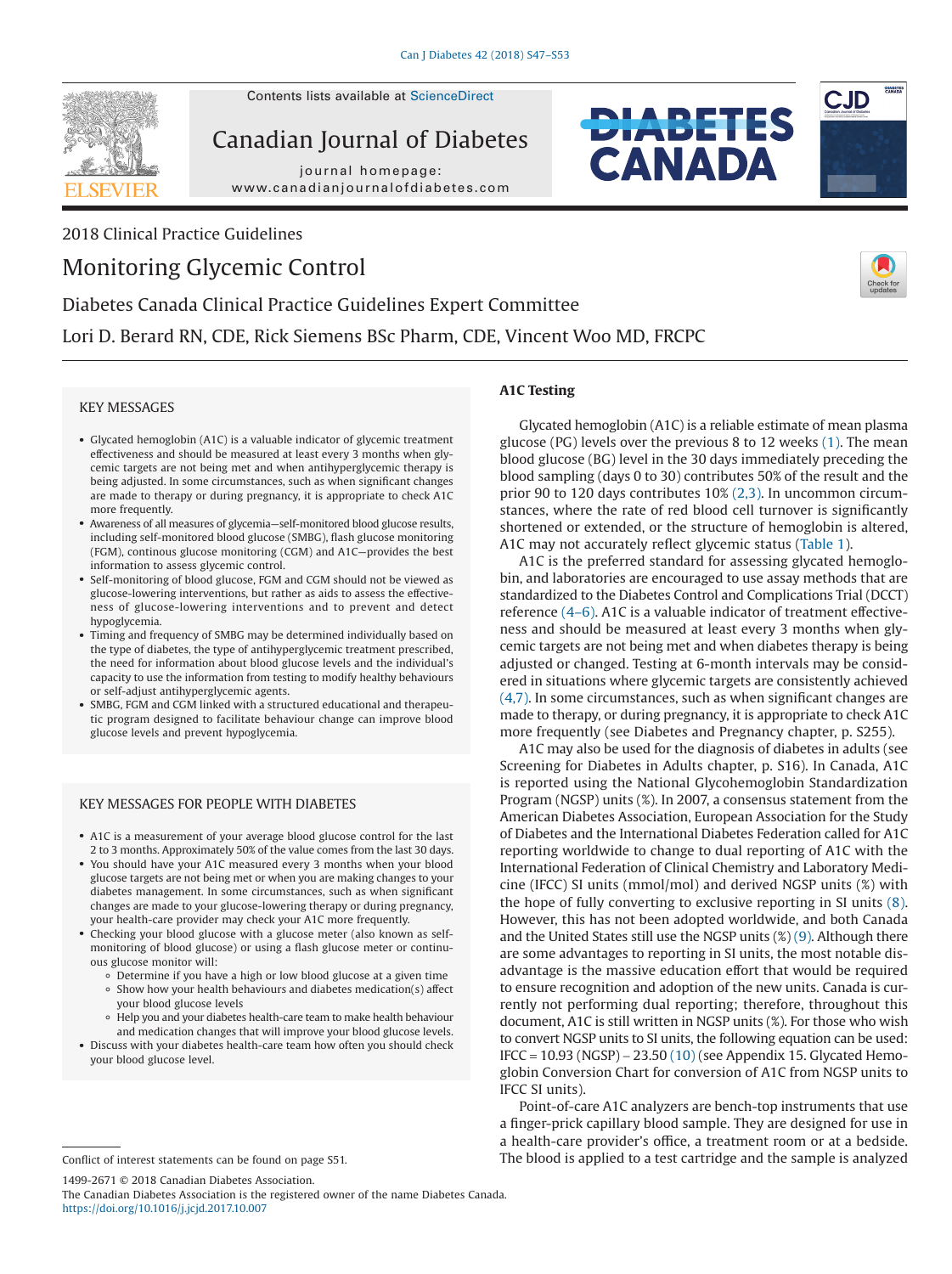#### **Table 1** Factors that can affect A1C

| Factor                  | Increased A1C                                                                                               | Decreased A1C                                                                                                                                                     | Variable change in A1C                                                          |
|-------------------------|-------------------------------------------------------------------------------------------------------------|-------------------------------------------------------------------------------------------------------------------------------------------------------------------|---------------------------------------------------------------------------------|
| Erythropoiesis          | Iron deficiency<br>B12 deficiency<br>Decreased erythropoiesis                                               | Use of erythropoietin, iron or B12<br>Reticulocytosis<br>Chronic liver disease                                                                                    |                                                                                 |
| Altered hemoglobin      |                                                                                                             |                                                                                                                                                                   | Fetal hemoglobin<br>Hemoglobinopathies<br>Methemoglobin<br>Genetic determinants |
| Altered glycation       | Alcoholism<br>Chronic renal failure<br>Decreased erythrocyte pH                                             | Ingestion of aspirin, vitamin C or vitamin E<br>Hemoglobinopathies<br>Increased erythrocyte pH                                                                    |                                                                                 |
| Erythrocyte destruction | Increased erythrocyte lifespan:<br>Splenectomy                                                              | Decreased erythrocyte lifespan:<br>Chronic renal failure<br>Hemoglobinopathies<br>Splenomegaly<br>Rheumatoid arthritis<br>Antiretrovirals<br>Ribavirin<br>Dapsone |                                                                                 |
| Assays                  | Hyperbilirubinemia<br>Carbamylated hemoglobin<br>Alcoholism<br>Large doses of aspirin<br>Chronic opiate use | Hypertriglyceridemia                                                                                                                                              | Hemoglobinopathies                                                              |

*A1C,* glycated hemoglobin.

within several minutes (11). Point-of-care A1C testing has several potential advantages over laboratory A1C testing, including rapid test results to expedite medical decision-making, convenience for people with diabetes, potential improved health system efficiency and improved access to testing for underserved populations (12). A number of point-of-care A1C devices are commercially available for monitoring glycemic control; however, a United Kingdom systematic review concluded that evidence of the impact of using point-of-care A1C testing on medication use, clinical decisionmaking and participants' outcomes is lacking, and that a randomized trial with economic evaluation is needed (13). Currently, no point-of-care A1C analyzers are approved for the diagnosis of diabetes.

Several studies have shown that A1C concentrations are higher in some ethnic groups (African, Asian, Hispanic) than in Caucasian persons with similar plasma glucose concentrations (14–19). In 1 cross-sectional study, A1C was 0.13 to 0.47 percentage points higher in African American than in Caucasian persons, with the difference increasing as glucose intolerance worsened. However, all of these studies estimated mean glucose levels on the basis of very limited measurements and, as a result, it is not clear whether the higher A1C observed in certain ethnic groups is due to worse glycemic control or racial variation in the glycation of hemoglobin. If differences in A1C between ethnic groups exist, the differences appear to be small and have not been shown to significantly modify the association between A1C and cardiovascular outcomes (20), retinopathy (21) or nephropathy (22).

## **Self-Monitoring of Blood Glucose**

Monitoring blood glucose levels, whether using traditional self monitoring of blood glucose (SMBG) devices or more recent flash glucose monitoring (FGM), can serve as a useful adjunct to other measures of glycemia, including A1C. Most people with diabetes benefit from monitoring BG for a variety of reasons (23,24). Monitoring BG is the optimal way to confirm and appropriately treat hypoglycemia. It can provide feedback on the results of healthy behaviour interventions and antihyperglycemic pharmacological treatments. It can increase one's empowerment and adherence to treatment. It can also provide information to both the person with diabetes and their diabetes health-care team to facilitate longer-term treatment modifications and titrations as well as shorter-term treatment decisions, such as insulin dosing for people with type 1 or type 2 diabetes. Finally, in situations where A1C does not accurately reflect glycemia (Table 1), monitoring BG is necessary to adequately monitor glycemia (25).

Monitoring BG is most effective when combined with an education program that incorporates instruction for people with diabetes on healthy behaviour changes in response to BG values and for health-care providers on how to adjust antihyperglycemic medications in response to BG readings (26–30). As part of this education, people with diabetes should receive instruction on how and when to perform self-monitoring; how to record the results in an organized fashion; the meaning of various BG levels and how behaviour and actions affect BG results.

## *Frequency of SMBG*

The recommended frequency of monitoring BG may be individualized to each person's unique circumstances. Factors influencing this recommendation include type of diabetes, type of antihyperglycemic therapy, changes to antihyperglycemic therapy, adequacy of glycemic control, literacy and numeracy skills, propensity to hypoglycemia, awareness of hypoglycemia, occupational requirements and acute illness.

*Type 1 and type 2 diabetes treated with insulin.* For people with type 1 diabetes, monitoring BG is essential to achieving and maintaining good glycemic control. In a large cohort study, performance of ≥3 self-tests per day was associated with a statistically and clinically significant 1.0% absolute reduction in A1C  $(8)$ . The evidence is less certain in people with type 2 diabetes treated with insulin, although the above principle likely applies (8). In a large, non-randomized study of individuals with stable type 2 diabetes using insulin, testing at least 3 times a day was associated with improved glycemic control (31). More frequent testing, including preprandial and 2-hour postprandial PG (31,32) and occasional overnight BG measurements,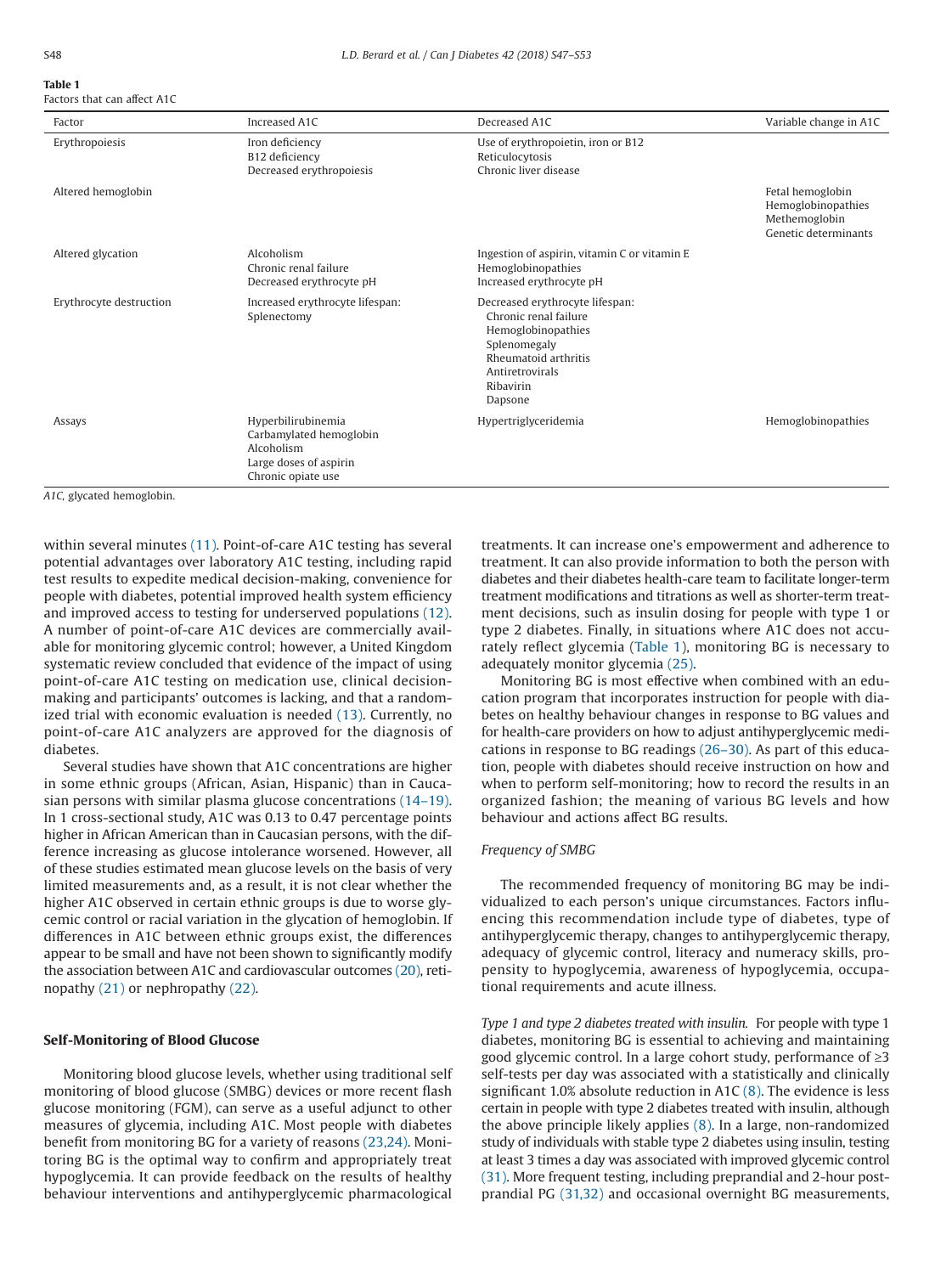is often required to provide the information needed to reduce hypoglycemia risk, including unrecognized nocturnal hypoglycemia (33–37).

*Type 2 diabetes not treated with insulin.* For people with type 2 diabetes treated with healthy behaviour interventions, with or without noninsulin antihyperglycemic agents, the effectiveness and frequency of monitoring BG in improving glycemic control is less clear (23,24,38–47). A series of recent meta-analyses, all using different methodologies and inclusion criteria, have generally shown a small benefit to reducing A1C in those individuals performing SMBG compared to those who did not (48–54). The magnitude of the benefit is small, with absolute A1C reductions ranging from 0.2% to 0.5%. These analyses demonstrated greater A1C reductions in those performing SMBG when the baseline A1C was >8% (30,48,51,55). SMBG has been demonstrated to be most effective in persons with type 2 diabetes within the first 6 months after diagnosis (56). Also of significance, there is no evidence that SMBG affects one's satisfaction, general well-being or general health-related quality of life (56).

Most trials in noninsulin-treated people with type 2 diabetes are of limited value as baseline A1C levels were typically <8.0%, and the trials did not include a component of educational and therapeutic intervention in response to BG values. Several recent, well-designed randomized controlled trials that have included this component have demonstrated reductions in A1C (30,57,58). In the Structured Testing Program (STeP) trial, 483 poorly controlled participants with diabetes not on insulin (mean A1C >8.9%) were randomized to either an active control group with enhanced usual care or a structured testing group with enhanced usual care and at least quarterly use of structured SMBG (30). At 1 year, there was a significantly greater reduction in mean A1C in the structured testing group compared with the active control group (−0.3%, p=0.04). Significantly more structured testing group participants received a treatment change recommendation compared with active control group participants. In the Role of Self-Monitoring of Blood Glucose and Intensive Education in Patients with Type 2 Diabetes Not Receiving Insulin (ROSES) trial, participants were randomly allocated to either a selfmonitoring-based diabetes management strategy with education on how to modify health behaviours according to SMBG readings or to usual care (57). Results of SMBG were discussed during monthly telephone contact. After 6 months, significantly greater reductions in mean A1C (−0.5%, p=0.04) and body weight (−4.0 kg, p=0.02) were observed in the SMBG group compared with the usual care group. In the St. Carlos trial, newly diagnosed people with type 2 diabetes were randomized to either an SMBG-based intervention or an A1C-based intervention (58). In the SMBG intervention group, SMBG results were used as both an educational tool to promote adherence to healthy behaviour modifications as well as a therapeutic tool for adjustment of antihyperglycemic pharmacologic therapy. Treatment decisions for the A1C cohort were based strictly on A1C test results. After 1 year of follow up, median A1C level and body mass index (BMI) were significantly reduced in participants in the SMBG intervention group (from 6.6% to 6.1%, p<0.05; and from 29.6 kg to 27.9 kg, p<0.01). In the A1C-based intervention group, there was no change in median A1C or BMI. The evidence is less clear about how often, once recommended, SMBG should be performed by persons with type 2 diabetes not treated with insulin.

Separate from the ability of the person with diabetes to use selfmonitored glucose to lower A1C, monitoring glucose should be considered for the prevention, recognition and treatment of hypoglycemia in persons whose regimens include an insulin secretagogue due to the higher risk of hypoglycemia with this class of antihyperglycemic agents (59). On the other hand, for people with type 2 diabetes who are managed with healthy behaviour interventions, with or without non-insulin antihyperglycemic agents associated with low risk of hypoglycemia, and who are meeting

glycemic targets, very infrequent monitoring may be needed (see Appendix 5. Self-Monitoring of Blood Glucose [SMBG] Recommendation Tool for Health-Care Providers).

## *Verification of accuracy of SMBG performance and results*

Variability can exist between BG results obtained using SMBG devices and laboratory testing of PG. At BG levels >4.2 mmol/L, a difference of <15% between SMBG and simultaneous venous fasting plasma glucose (FPG) (after at least an 8-hour fast), is considered acceptable (60). In order to ensure accuracy of SMBG, results should be compared with a laboratory measurement of FPG at least annually or when A1C does not match SMBG readings. Periodic re-education on correct SMBG technique may improve the accuracy of SMBG results (61,62). In rare situations, therapeutic interventions may interfere with the accuracy of some SMBG devices. For example, icodextrin-containing peritoneal dialysis solutions may cause falsely high readings in meters utilizing glucose dehydrogenase. Care should be taken to select an appropriate meter with an alternative glucose measurement method in such situations.

### *Alternate site testing*

Meters are available that allow SMBG using blood samples from sites other than the fingertip (forearm, palm of the hand, thigh). Accuracy of results over a wide range of BG levels and during periods of rapid change in BG levels is variable across sites. During periods of rapid change in BG levels (e.g. after meals, after exercise and during hypoglycemia), fingertip testing has been shown to more accurately reflect glycemic status than forearm or thigh testing (63,64). In comparison, blood samples taken from the palm near the base of the thumb (thenar area) demonstrate a closer correlation to fingertip samples at all times of day and during periods of rapid change in BG levels (65,66).

### **Ketone Testing**

Ketone testing is recommended for all individuals with type 1 diabetes during periods of acute illness accompanied by elevated BG, when preprandial BG levels remain elevated (>14.0 mmol/L), or when symptoms of diabetic ketoacidosis (DKA) (such as nausea, vomiting or abdominal pain) are present (4). If all of these conditions are present in type 2 diabetes, ketone testing should be considered, as DKA also can occur in these individuals.

During DKA, the equilibrium that is usually present between ketone bodies shifts toward formation of beta-hydroxybutyric acid (beta-OHB). As a result, testing methods that measure blood beta-OHB levels may provide more clinically useful information than those that measure urine acetoacetate or acetone levels. Assays that measure acetoacetate through urine testing may not identify the onset and resolution of ketosis as quickly as those that quantify beta-OHB levels in blood, since acetoacetate or acetone can increase as beta-OHB decreases with effective treatment (60). Meters that quantify beta-OHB from capillary sampling may be preferred for self-monitoring of ketones, as they have been associated with earlier detection of ketosis and may provide information required to prevent progression to DKA (66–68). This may be especially useful for individuals with type 1 diabetes using continuous subcutaneous insulin (CSII) therapy, as interruption of insulin delivery can result in rapid onset of DKA (69).

## **Continuous Glucose Monitoring Systems**

Continuous glucose monitoring (CGM) systems measure glucose concentrations in the interstitial fluid. Two types of devices are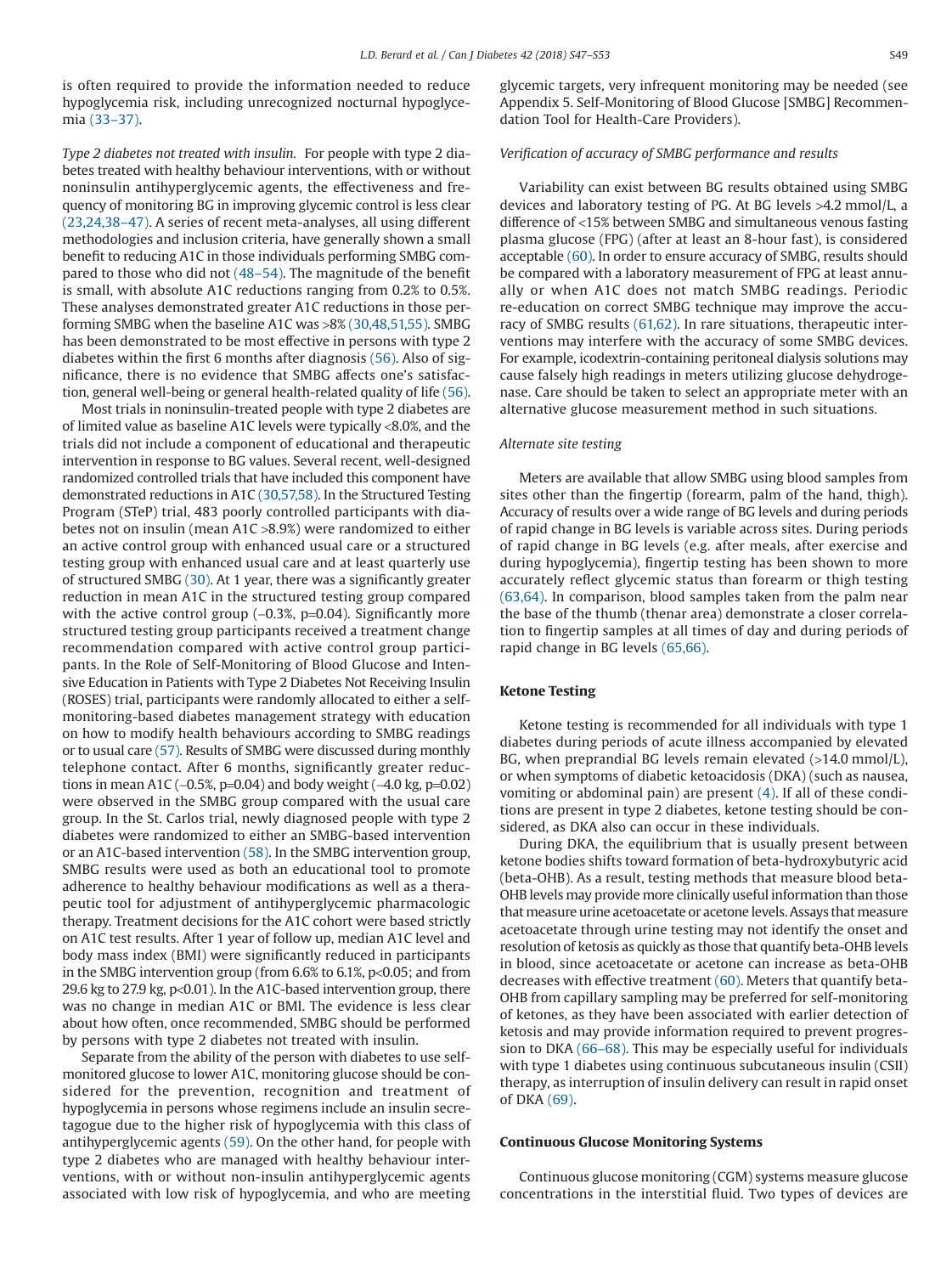available. The "real time" (also called "personal") CGM provides information directly to the user by displaying moment-to–moment absolute glucose levels and trending arrows, and by providing alarm notifications in the event that the glucose level is above or below a preset limit. A "blinded" (sometimes referred to as "professional") CGM captures, but does not display, the glucose readings, which are then downloaded onto a computer for viewing and retrospective analysis by the health-care provider (typically in conjunction with the user).

CGM technology incorporates a subcutaneously inserted sensor, an attached transmitter and, in the case of real-time CGM, a display unit (which may be a stand-alone unit or be integrated into an insulin pump). In professional CGM, the "transmitter" captures and retains the data. In Canada, 2 real-time CGM and 2 professional CGM are available. Real-time CGM has been consistently shown to reduce A1C in both adults (70–81) and children (71,73,75,76,78,79,82) with type 1 diabetes with and without CSII, and to reduce A1C in adults with type 2 diabetes (83). Real-time CGM also has been shown to reduce the time spent in hypoglycemia (78,80,81,84). Professional CGM has been shown to reduce A1C in adults with type 2 diabetes (85) and in pregnant women with type 1 or type 2 diabetes (86).

Successful use of CGM is dependent on adherence with duration of time the CGM is used. The greater the time wearing the device, typically the better the A1C (72,73,76,77,82,86). Like SMBG, CGM provides the best outcomes if it is associated with structured educational and therapeutic programs. CGM is not a replacement for SMBG because SMBG is still required for calibration of the CGM device. Some real-time CGM devices require SMBG to confirm interstitial measurements prior to making therapeutic changes or treating suspected hypoglycemia; whereas other devices only require SMBG if glucose alerts and readings do not match symptoms.

#### **Flash Glucose Monitoring**

Flash glucose monitoring (FGM) also measures glucose concentration in the interstitial fluid, however, FGM differs from CGM technology in several ways. FGM is factory calibrated and does not require capillary blood glucose (with SMBG device) calibration. BG levels are not continually displayed on a monitoring device but instead are displayed when the sensor is "flashed" with a reader device on demand. The FGM reader also displays a plot profile of the last 8 hours, derived from interpolating glucose concentrations recorded every 15 minutes. Therefore, when the person with diabetes performs ≥3 sensor scans per day at ≤8 hour intervals, the FGM records 24-hour glucose profiles. The sensor can be worn continuously for up to 14 days. The device does not provide low or high glucose alarms.

In the Randomised Controlled Study to Evaluate the Impact of Novel Glucose Sensing Technology on Hypoglycaemia in Type 1 Diabetes (IMPACT) trial, FGM without the use of SMBG decreased hypoglycemia in participants with well-controlled type 1 diabetes (A1C <7.5%) on either MDI or CSII, an average of 74 minutes per day, for a 38% reduction compared with a control group (87). In addition, a 40% reduction in the time spent in hypoglycemia at night, a 50% reduction in serious hypoglycemia and a reduction of routine SMBG measurements by 91%. In the Randomised Controlled Study to Evaluate the Impact of Novel Glucose Sensing Technology on HbA1c in Type 2 Diabetes trial, in individuals with type 2 diabetes, the use of FGM vs. SMBG resulted in a similar drop in A1C, but a significant reduction in time spent in hypoglycemia, <3.9 mmol/l by 43%, <3.1 mmol/L by 53%, reduced nocturnal hypoglycemia by 54%, reduced glycemic variability and improved quality of life. There was a statistical reduction in A1C for participants <65 years at 3 and 6 months (−0.53% and -0.20% respectively) (88).

## RECOMMENDATIONS

- 1. For most individuals with diabetes, A1C should be measured approximately every 3 months to ensure that glycemic goals are being met or maintained [Grade D, Consensus]. In some circumstances, such as when significant changes are made to therapy, or during pregnancy, it is appropriate to check A1C more frequently. Testing at least every 6 months should be performed in adults during periods of treatment and healthy behaviour stability when glycemic targets have been consistently achieved [Grade D, Consensus].
- 2. For individuals using insulin more than once a day, SMBG should be used as an essential part of diabetes self-management [Grade A, Level 1 (34), for type 1 diabetes; Grade C, Level 3 (23), for type 2 diabetes] and should be undertaken at least 3 times per day [Grade C, Level 3 (23,31)] and include both pre- and postprandial measurements [Grade C, Level 3 (31,32,89)]. For individuals with type 2 diabetes on once-daily insulin in addition to noninsulin antihyperglycemic agents, testing at least once a day at variable times is recommended [Grade D, Consensus].
- 3. For individuals with type 2 diabetes not receiving insulin therapy, frequency of SMBG recommendations should be individualized depending on type of antihyperglycemic agents, level of glycemic control and risk of hypoglycemia [Grade D, Consensus].
	- a. When glycemic control is not being achieved, SMBG should be instituted [Grade B, Level 2 (46,51)] and should include periodic pre- and postprandial measurements and training of health-care providers and people with diabetes on methods to modify health behaviours and antihyperglycemic medications in response to SMBG values [Grade B, Level 2 (30,90)]
	- b. If achieving glycemic targets or receiving antihyperglycemic medications not associated with hypoglycemia, infrequent SMBG is appropriate [Grade D, Consensus].
- 4. In many situations, for all individuals with diabetes, more frequent SMBG testing should be undertaken to provide information needed to make health behaviour or antihyperglycemic medication adjustments required to achieve desired glycemic targets and avoid risk of hypoglycemia [Grade D, Consensus].
- 5. In people with type 1 diabetes who have not achieved their glycemic target, real-time CGM may be offered to improve glycemic control [Grade A, Level 1A (71,80,81) for non-CSII users; Grade B, Level 2 for CSII users (71)] and reduce duration of hypoglycemia [Grade A, Level 1A (78,80,84)] in individuals who are willing and able to use these devices on a nearly daily basis.
- 6. FGM may be offered to people with diabetes to decrease time spent in hypoglycemia [Grade B, Level 2 (87) for type 1 diabetes; Grade B, Level 2 (88) for type 2 diabetes].
- 7. In order to ensure accuracy of BG meter readings, meter results should be compared with laboratory measurement of simultaneous venous FPG (8-hour fast) at least annually and when A1C does not match glucose meter readings [Grade D, Consensus].
- 8. Individuals with type 1 diabetes should be instructed to perform ketone testing during periods of acute illness accompanied by elevated BG, when preprandial BG levels remain >14.0 mmol/L or in the presence of symptoms of DKA [Grade D, Consensus]. Blood ketone testing methods may be preferred over urine ketone testing, as they have been associated with earlier detection of ketosis and response to treatment [Grade B, Level 2 (67)].

#### *Abbreviations:*

*A1C,* glycated hemoglobin*; BG,* blood glucose; *BMI*, body mass index *CBG*; capillary blood glucose; *CGM*, continuous glucose monitoring; *CGMS*, continuous glucose monitoring system; *CSII*, continuous subcutaneous infusion infusion; *DKA*, diabetic ketoacidosis; *FGM*; flash glucose monitoring; *FPG*, fasting plasma glucose; *PG*, plasma glucose; *SMBG*, self-monitoring of blood glucose.

## **Other Relevant Guidelines**

Self-Management Education and Support, p. S36 Targets for Glycemic Control, p. S42 Glycemic Management in Adults with Type 1 Diabetes, p. S80 Hypoglycemia, p. S104 Type 1 Diabetes in Children and Adolescents, p. S234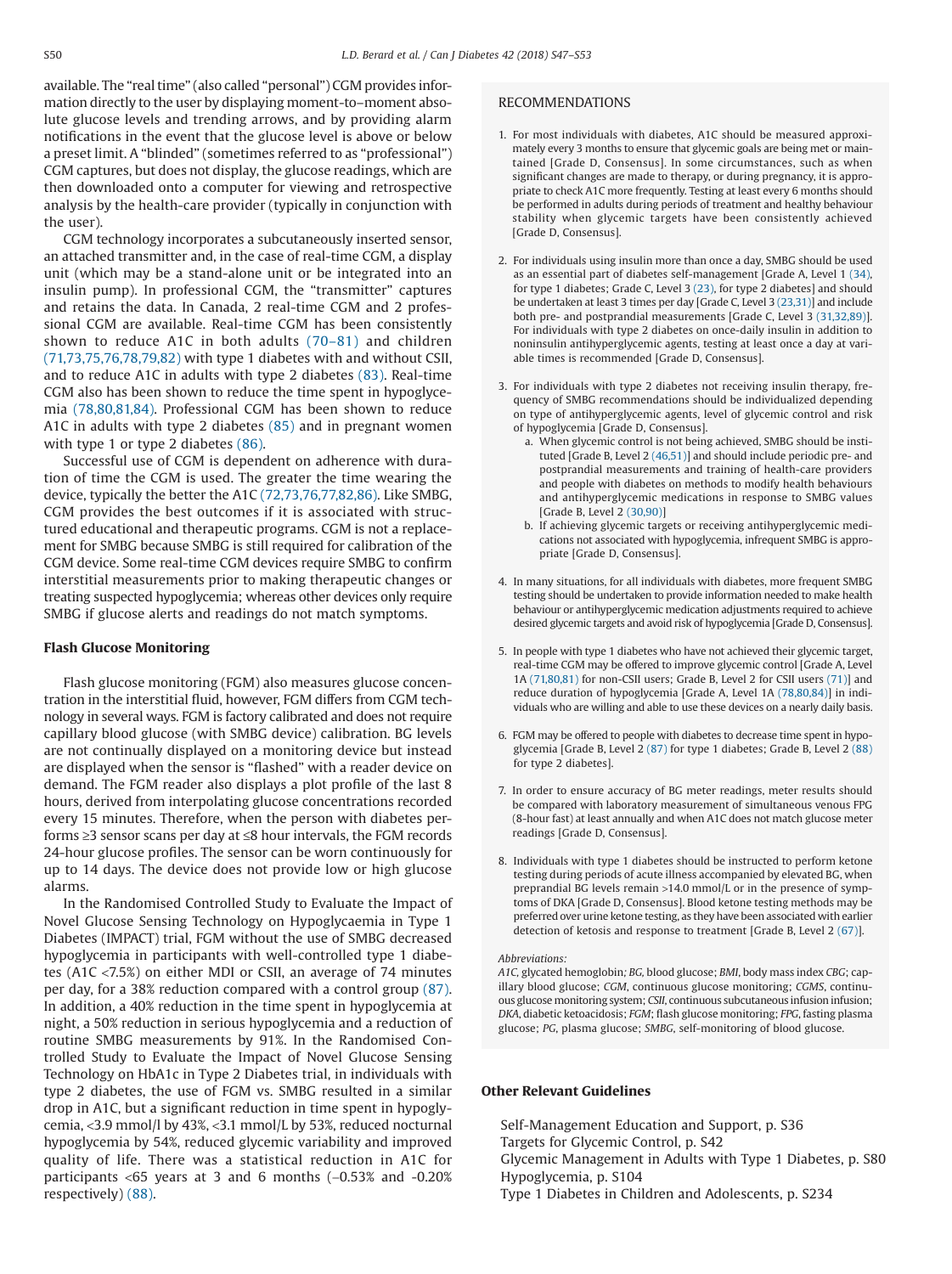Type 2 Diabetes in Children and Adolescents, p. S247 Diabetes and Pregnancy, p. S255

## **Relevant Appendices**

Appendix 5. Self-Monitoring of Blood Glucose (SMBG) Recommendation Tool for Health-Care Providers Appendix 15. Glycated Hemoglobin Conversion Chart

## **Author Disclosures**

Lori Berard has received consulting and/or speaker fees from Bayer, Boehringer Ingelheim, Sanofi, Eli Lilly, Novo Nordisk, Janssen, AstraZeneca, and Merck. Rick Siemens reports personal fees from Sanofi, Novo Nordisk, Mont-Med, Abbott, Merck, AstraZeneca, Lifescan, and Janssen, outside the submitted work. Dr. Woo has nothing to disclose.

#### **References**

- 1. McCarter RJ, Hempe JM, Chalew SA. Mean blood glucose and biological variation have greater influence on HbA1c levels than glucose instability: An analysis of data from the Diabetes Control and Complications Trial. Diabetes Care 2006;29:352–5.
- 2. Goldstein DE, Little RR, Lorenz RA, et al. Tests of glycemia in diabetes. Diabetes Care 2004;27:1761–73.
- 3. Calisti L, Tognetti S. Measure of glycosylated hemoglobin. Acta Biomed 2005;76(Suppl. 3):59–62.
- 4. American Diabetes Association. Standards of medical care in diabetes—2007. Diabetes Care 2007;30(Suppl. 1):S4–41.
- 5. Sacks DB, Bruns DE, Goldstein DE, et al. Guidelines and recommendations for laboratory analysis in the diagnosis and management of diabetes mellitus. Clin Chem 2002;48:436–72.
- 6. American Diabetes Association, European Association for the Study of Diabetes, International Federation of Clinical Chemistry and Laboratory Medicine, International Diabetes Federation. Consensus statement on the worldwide standardisation of the HbA1c measurement. Diabetologia 2007;50:2042–3.
- 7. Driskell OJ, Holland D, Waldron JL, et al. Reduced testing frequency for glycated hemoglobin, HbA1c, is associated with deteriorating diabetes control. Diabetes Care 2014;37:2731–7.
- 8. Consensus Committee. Consensus statement on the worldwide standardization of the hemoglobin A1C measurement: The American Diabetes Association, European Association for the Study of Diabetes, International Federation of Clinical Chemistry and Laboratory Medicine, and the International Diabetes Federation. Diabetes Care 2007;30:2399–400.
- 9. Sacks DB. Measurement of hemoglobin A(1c): A new twist on the path to harmony. Diabetes Care 2012;35:2674–80.
- 10. Weykamp C, John WG, Mosca A, et al. The IFCC Reference Measurement System for HbA1c: A 6-year progress report. Clin Chem 2008;54:240–8.
- 11. Diagnostic Evidence Co-operative Oxford. Point-of-care HbA1c tests—diagnosis of diabetes. London: National Institue for Health Research (NHS), 2016, pg. Report No.: Horizon Scan Report 0044. https://www.oxford.dec.nihr.ac.uk/ files/reports-and-resources/horizon-scanning-report0044-poc-hba1c-in -diagnosis.pdf. Accessed November 15, 2017.
- 12. Spaeth BA, Shephard MD, Schatz S. Point-of-care testing for haemoglobin A1c in remote Australian Indigenous communities improves timeliness of diabetes care. Rural Remote Health 2014;14:2849.
- 13. Hirst JA, McLellan JH, Price CP, et al. Performance of point-of-care HbA1c test devices: Implications for use in clinical practice—a systematic review and metaanalysis. Clin Chem Lab Med 2017;55:167–80.
- 14. Saaddine JB, Fagot-Campagna A, Rolka D, et al. Distribution of HbA(1c) levels for children and young adults in the U.S.: Third National Health and Nutrition Examination Survey. Diabetes Care 2002;25:1326–30.
- 15. Herman WH, Ma Y, Uwaifo G, et al. Differences in A1C by race and ethnicity among patients with impaired glucose tolerance in the Diabetes Prevention Program. Diabetes Care 2007;30:2453–7.
- 16. Herman WH, Dungan KM, Wolffenbuttel BH, et al. Racial and ethnic differences in mean plasma glucose, hemoglobin A1c, and 1,5-anhydroglucitol in over 2000 patients with type 2 diabetes. J Clin Endocrinol Metab 2009;94:1689– 94.
- 17. Selvin E, Steffes MW, Ballantyne CM, et al. Racial differences in glycemic markers: A cross-sectional analysis of community-based data. Ann Intern Med 2011;154:303–9.
- 18. Herman WH, Cohen RM. Racial and ethnic differences in the relationship between HbA1c and blood glucose: Implications for the diagnosis of diabetes. J Clin Endocrinol Metab 2012;97:1067–72.
- 19. Bergenstal RM, Gal RL, Connor CG, et al. Racial differences in the relationship of glucose concentrations and hemoglobin A1c levels. Ann Intern Med 2017;167:95–102.
- 20. Selvin E, Steffes MW, Zhu H, et al. Glycated hemoglobin, diabetes, and cardiovascular risk in nondiabetic adults. N Engl J Med 2010;362:800–11.
- 21. Tsugawa Y, Mukamal KJ, Davis RB, et al. Should the hemoglobin A1c diagnostic cutoff differ between blacks and whites? A cross-sectional study. Ann Intern Med 2012;157:153–9.
- 22. Selvin E, Ning Y, Steffes MW, et al. Glycated hemoglobin and the risk of kidney disease and retinopathy in adults with and without diabetes. Diabetes 2011;60:298–305.
- 23. Karter AJ, Ackerson LM, Darbinian JA, et al. Self-monitoring of blood glucose levels and glycemic control: The Northern California Kaiser Permanente Diabetes registry. Am J Med 2001;111:1–9.
- 24. Karter AJ, Parker MM, Moffet HH, et al. Longitudinal study of new and prevalent use of self-monitoring of blood glucose. Diabetes Care 2006;29:1757– 63.
- 25. Malekiani CL, Ganesan A, Decker CF. Effect of hemoglobinopathies on hemoglobin A1c measurements. Am J Med 2008;121:e5.
- 26. Parkin CG, Davidson JA. Value of self-monitoring blood glucose pattern analysis in improving diabetes outcomes. J Diabetes Sci Technol 2009;3:500–8.
- 27. Franciosi M, Pellegrini F, De Berardis G, et al. The impact of blood glucose self-monitoring on metabolic control and quality of life in type 2 diabetic patients: An urgent need for better educational strategies. Diabetes Care  $2001:24:1870-7$
- 28. Norris SL, Lau J, Smith SJ, et al. Self-management education for adults with type 2 diabetes: A meta-analysis of the effect on glycemic control. Diabetes Care 2002;25:1159–71.
- 29. Polonsky WH, Earles J, Smith S, et al. Integrating medical management with diabetes self-management training: A randomized control trial of the Diabetes Outpatient Intensive Treatment program. Diabetes Care 2003;26:3048– 53.
- 30. Polonsky WH, Fisher L, Schikman CH, et al. Structured self-monitoring of blood glucose significantly reduces A1C levels in poorly controlled, noninsulintreated type 2 diabetes: Results from the Structured Testing Program study. Diabetes Care 2011;34:262–7.
- 31. Sheppard P, Bending JJ, Huber JW. Pre- and post-prandial capillary glucose selfmonitoring achieves better glycaemic control than pre-prandial only monitoring. Pract Diab Int 2005;22:15–22.
- 32. Murata GH, Shah JH, Hoffman RM, et al. Intensified blood glucose monitoring improves glycemic control in stable, insulin-treated veterans with type 2 diabetes: The Diabetes Outcomes in Veterans Study (DOVES). Diabetes Care 2003;26:1759–63.
- 33. The Diabetes Control and Complications Trial Research Group, Nathan DM, Genuth S, et al. The effect of intensive treatment of diabetes on the development and progression of long-term complications in insulin-dependent diabetes mellitus. N Engl J Med 1993;329:977–86.
- 34. The DCCT Research Group. Epidemiology of severe hypoglycemia in the diabetes control and complications trial. Am J Med 1991;90:450–9.
- 35. Gale EA, Tattersall RB. Unrecognised nocturnal hypoglycaemia in insulintreated diabetics. Lancet 1979;1:1049–52.
- 36. Vervoort G, Goldschmidt HM, van Doorn LG. Nocturnal blood glucose profiles in patients with type 1 diabetes mellitus on multiple  $(>$  or  $=$  4) daily insulin injection regimens. Diabet Med 1996;13:794–9.
- 37. Jones TW, Porter P, Sherwin RS, et al. Decreased epinephrine responses to hypoglycemia during sleep. N Engl J Med 1998;338:1657–62.
- 38. Boutati EI, Raptis SA. Self-monitoring of blood glucose as part of the integral care of type 2 diabetes. Diabetes Care 2009;32(Suppl. 2):S205–10.
- 39. Faas A, Schellevis FG, Van Eijk JT. The efficacy of self-monitoring of blood glucose in NIDDM subjects. A criteria-based literature review. Diabetes Care 1997;20:1482–6.
- 40. Harris MI. Frequency of blood glucose monitoring in relation to glycemic control in patients with type 2 diabetes. Diabetes Care 2001;24:979–82.
- 41. Coster S, Gulliford MC, Seed PT, et al. Self-monitoring in Type 2 diabetes mellitus: A meta-analysis. Diabet Med 2000;17:755–61.
- 42. Welschen LM, Bloemendal E, Nijpels G, et al. Self-monitoring of blood glucose in patients with type 2 diabetes who are not using insulin: A systematic review. Diabetes Care 2005;28:1510–17.
- 43. Welschen LM, Bloemendal E, Nijpels G, et al. Self-monitoring of blood glucose in patients with type 2 diabetes mellitus who are not using insulin. Cochrane Database Syst Rev 2005;(2):CD005060.
- 44. Davidson MB, Castellanos M, Kain D, et al. The effect of self monitoring of blood glucose concentrations on glycated hemoglobin levels in diabetic patients not taking insulin: A blinded, randomized trial. Am J Med 2005;118:422–5.
- 45. Davis WA, Bruce DG, Davis TM. Is self-monitoring of blood glucose appropriate for all type 2 diabetic patients? The Fremantle Diabetes Study. Diabetes Care 2006;29:1764–70.
- 46. Davis WA, Bruce DG, Davis TME. Does self-monitoring of blood glucose improve outcome in type 2 diabetes? The Fremantle Diabetes Study. Diabetologia 2007;50:510–15.
- 47. Farmer A, Wade A, Goyder E, et al. Impact of self monitoring of blood glucose in the management of patients with non-insulin treated diabetes: Open parallel group randomised trial. BMJ 2007;335:132.
- Allemann S, Houriet C, Diem P, et al. Self-monitoring of blood glucose in noninsulin treated patients with type 2 diabetes: A systematic review and metaanalysis. Curr Med Res Opin 2009;25:2903–13.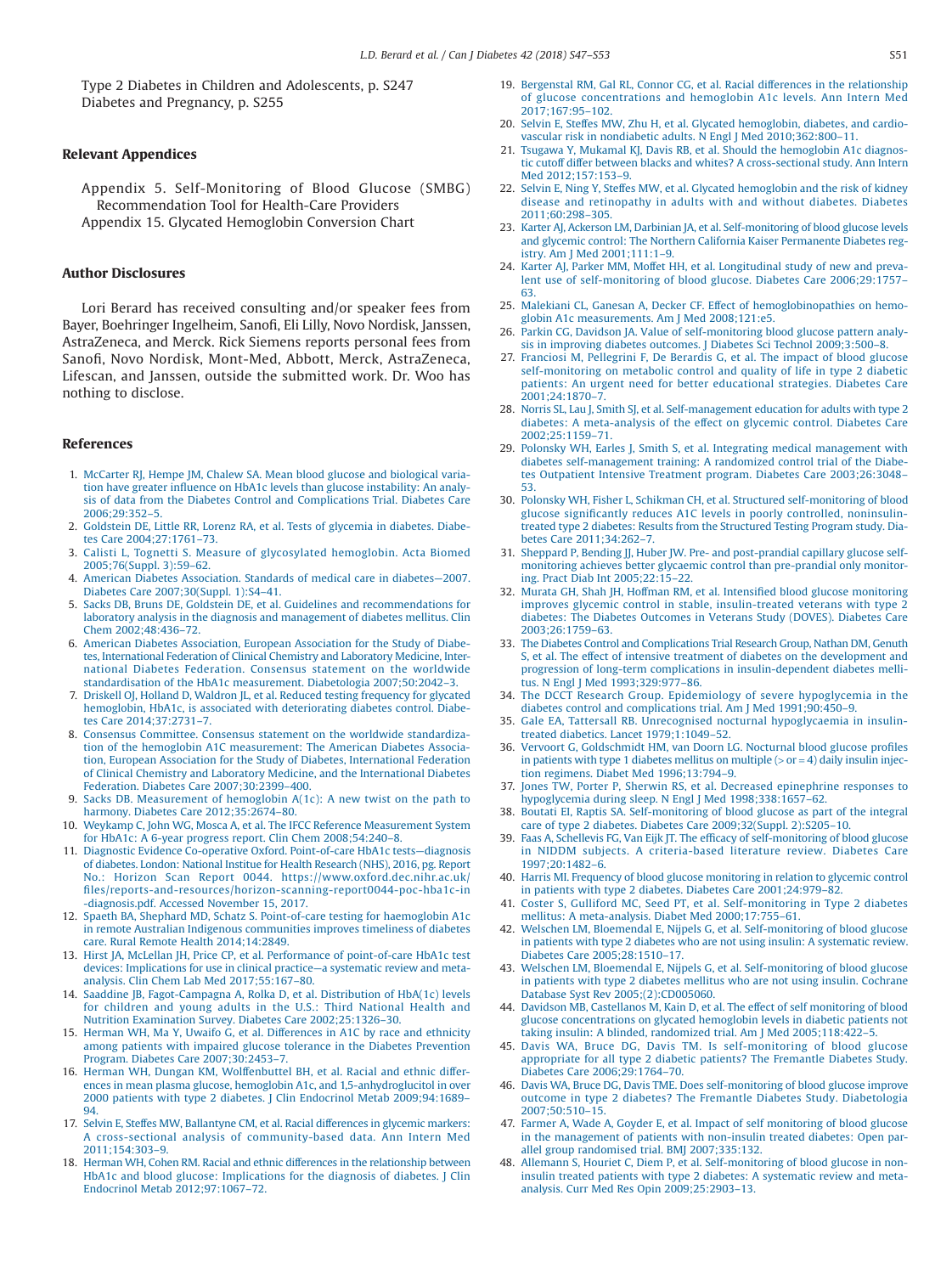- 49. Jansen JP. Self-monitoring of glucose in type 2 diabetes mellitus: A Bayesian meta-analysis of direct and indirect comparisons. Curr Med Res Opin 2006;22:671–81.
- 50. McGeoch G, Derry S, Moore RA. Self-monitoring of blood glucose in type-2 diabetes: What is the evidence? Diabetes Metab Res Rev 2007;23:423–40.
- 51. Poolsup N, Suksomboon N, Rattanasookchit S. Meta-analysis of the benefits of self-monitoring of blood glucose on glycemic control in type 2 diabetes patients: An update. Diabetes Technol Ther 2009;11:775–84.
- 52. St John A, Davis WA, Price CP, et al. The value of self-monitoring of blood glucose: A review of recent evidence. J Diabetes Complications 2010;24:129– 41.
- 53. Towfigh A, Romanova M, Weinreb JE, et al. Self-monitoring of blood glucose levels in patients with type 2 diabetes mellitus not taking insulin: A meta-analysis. Am J Manag Care 2008;14:468–75.
- 54. Canadian Agency for Drugs and Technologies in Health (CADTH). Systematic review of use of blood glucose test strips for the management of diabetes mellitus. CADTH Technol Overv 2010;1:e0101.
- 55. Skeie S, Kristensen GB, Carlsen S, et al. Self-monitoring of blood glucose in type 1 diabetes patients with insufficient metabolic control: Focused self-monitoring of blood glucose intervention can lower glycated hemoglobin A1C. J Diabetes Sci Technol 2009;3:83–8.
- 56. Malanda UL, Welschen LM, Riphagen II, et al. Self-monitoring of blood glucose in patients with type 2 diabetes mellitus who are not using insulin. Cochrane Database Syst Rev 2012;(1):CD005060.
- 57. Franciosi M, Lucisano G, Pellegrini F, et al. ROSES: Role of self-monitoring of blood glucose and intensive education in patients with type 2 diabetes not receiving insulin. A pilot randomized clinical trial. Diabet Med 2011;28:789– 96.
- 58. Duran A, Martin P, Runkle I, et al. Benefits of self-monitoring blood glucose in the management of new-onset Type 2 diabetes mellitus: The St Carlos Study, a prospective randomized clinic-based interventional study with parallel groups. Diabetes 2010;2:203-11.
- 59. UK Prospective Diabetes Study (UKPDS) Group. Intensive blood-glucose control with sulphonylureas or insulin compared with conventional treatment and risk of complications in patients with type 2 diabetes (UKPDS 33). UK Prospective Diabetes Study (UKPDS) Group. Lancet 1998;352:837–53.
- Notice: New requirements for medical device licence applications for lancing devices and blood glucose monitoring systems [press release]. Ottawa, 2014.
- 61. Norris SL, Engelgau MM, Narayan KM. Effectiveness of self-management training in type 2 diabetes: A systematic review of randomized controlled trials. Diabetes Care 2001;24:561–87.
- 62. Bergenstal R, Pearson J, Cembrowski GS, et al. Identifying variables associated with inaccurate self-monitoring of blood glucose: Proposed guidelines to improve accuracy. Diabetes Educ 2000;26:981–9.
- 63. Jungheim K, Koschinsky T. Glucose monitoring at the arm: Risky delays of hypoglycemia and hyperglycemia detection. Diabetes Care 2002;25:956– 60.
- 64. Ellison JM, Stegmann JM, Colner SL, et al. Rapid changes in postprandial blood glucose produce concentration differences at finger, forearm, and thigh sampling sites. Diabetes Care 2002;25:961–4.
- 65. Bina DM, Anderson RL, Johnson ML, et al. Clinical impact of prandial state, exercise, and site preparation on the equivalence of alternative-site blood glucose testing. Diabetes Care 2003;26:981–5.
- 66. Jungheim K, Koschinsky T. Glucose monitoring at the thenar: Evaluation of upper dermal blood glucose kinetics during rapid systemic blood glucose changes. Horm Metab Res 2002;34:325–9.
- 67. Bektas F, Eray O, Sari R, et al. Point of care blood ketone testing of diabetic patients in the emergency department. Endocr Res 2004;30:395–402.
- 68. Khan AS, Talbot JA, Tieszen KL, et al. Evaluation of a bedside blood ketone sensor: The effects of acidosis, hyperglycaemia and acetoacetate on sensor performance. Diabet Med 2004;21:782–5.
- 69. Guerci B, Benichou M, Floriot M, et al. Accuracy of an electrochemical sensor for measuring capillary blood ketones by fingerstick samples during metabolic deterioration after continuous subcutaneous insulin infusion interruption in type 1 diabetic patients. Diabetes Care 2003;26:1137–41.
- 70. Guerci B, Floriot M, Bohme P, et al. Clinical performance of CGMS in type 1 diabetic patients treated by continuous subcutaneous insulin infusion using insulin analogs. Diabetes Care 2003;26:582–9.
- 71. Deiss D, Bolinder J, Riveline J-P, et al. Improved glycemic control in poorly controlled patients with type 1 diabetes using real-time continuous glucose monitoring. Diabetes Care 2006;29:2730–2.
- 72. Juvenile Diabetes Research Foundation Continuous Glucose Monitoring Study Group, Tamborlane WV, Beck RW, et al. Continuous glucose monitoring and intensive treatment of type 1 diabetes. N Engl J Med 2008;359:1464–76.
- 73. Juvenile Diabetes Research Foundation Continuous Glucose Monitoring Study Group, Beck RW, Hirsch IB, et al. The effect of continuous glucose monitoring in well-controlled type 1 diabetes. Diabetes Care 2009;32:1378–83.
- 74. Juvenile Diabetes Research Foundation Continuous Glucose Monitoring Study Group, Bode B, Beck RW, et al. Sustained benefit of continuous glucose monitoring on A1C, glucose profiles, and hypoglycemia in adults with type 1 diabetes. Diabetes Care 2009;32:2047–9.
- 75. O'Connell MA, Donath S, O'Neal DN, et al. Glycaemic impact of patient-led use of sensor-guided pump therapy in type 1 diabetes: A randomised controlled trial. Diabetologia 2009;52:1250–7.
- 76. Raccah D, Sulmont V, Reznik Y, et al. Incremental value of continuous glucose monitoring when starting pump therapy in patients with poorly controlled type 1 diabetes: The RealTrend study. Diabetes Care 2009;32:2245–50.
- 77. Juvenile Diabetes Research Foundation Continuous Glucose Monitoring Study Group. Effectiveness of continuous glucose monitoring in a clinical care environment: Evidence from the Juvenile Diabetes Research Foundation continuous glucose monitoring (JDRF-CGM) trial. Diabetes Care 2010;33:17–22.
- 78. Battelino T, Phillip M, Bratina N, et al. Effect of continuous glucose monitoring on hypoglycemia in type 1 diabetes. Diabetes Care 2011;34:795–800.
- 79. Bergenstal RM, Tamborlane WV, Ahmann A, et al. Effectiveness of sensoraugmented insulin-pump therapy in type 1 diabetes. N Engl J Med 2010;363:311– 20.
- 80. Beck RW, Riddlesworth T, Ruedy K, et al. Effect of continuous glucose monitoring on glycemic control in adults with type 1 diabetes using insulin injections: The DIAMOND randomized clinical trial. JAMA 2017;317:371–8.
- 81. Lind M, Polonsky W, Hirsch IB, et al. Continuous glucose monitoring vs conventional therapy for glycemic control in adults with type 1 diabetes treated with multiple daily insulin injections: The GOLD randomized clinical trial. JAMA 2017;317:379–87.
- 82. Chase HP, Beck RW, Xing D, et al. Continuous glucose monitoring in youth with type 1 diabetes: 12-month follow-up of the Juvenile Diabetes Research Foundation continuous glucose monitoring randomized trial. Diabetes Technol Ther 2010;12:507–15.
- 83. Yoo HJ, An HG, Park SY, et al. Use of a real time continuous glucose monitoring system as a motivational device for poorly controlled type 2 diabetes. Diabetes Res Clin Pract 2008;82:73–9.
- 84. Garg SK, Voelmle MK, Beatson CR, et al. Use of continuous glucose monitoring in subjects with type 1 diabetes on multiple daily injections versus continuous subcutaneous insulin infusion therapy: A prospective 6-month study. Diabetes Care 2011;34:574–9.
- 85. Cosson E, Hamo-Tchatchouang E, Dufaitre-Patouraux L, et al. Multicentre, randomised, controlled study of the impact of continuous sub-cutaneous glucose monitoring (GlucoDay) on glycaemic control in type 1 and type 2 diabetes patients. Diabetes Metab 2009;35:312–18.
- 86. Murphy HR, Rayman G, Lewis K, et al. Effectiveness of continuous glucose monitoring in pregnant women with diabetes: Randomised clinical trial. BMJ 2008;337:a1680.
- 87. Bolinder J, Antuna R, Geelhoed-Duijvestijn P, et al. Novel glucose-sensing technology and hypoglycaemia in type 1 diabetes: A multicentre, non-masked, randomised controlled trial. Lancet 2016;388:2254–63.
- 88. Haak T, Hanaire H, Ajjan R, et al. Flash glucose-sensing technology as a replacement for blood glucose monitoring for the management of insulin-treated type 2 diabetes: A multicenter, open-label randomized controlled trial. Diabetes Ther 2017;8:55–73.
- 89. Rohlfing CL, Wiedmeyer HM, Little RR, et al. Defining the relationship between plasma glucose and HbA(1c): Analysis of glucose profiles and HbA(1c) in the Diabetes Control and Complications Trial. Diabetes Care 2002;25:275–8.
- 90. Kempf K, Tankova T, Martin S. ROSSO-in-praxi-international: Long-term effects of self-monitoring of blood glucose on glucometabolic control in patients with type 2 diabetes mellitus not treated with insulin. Diabetes Technol Ther 2013;15:89–96.
- 91. Moher D, Liberati A, Tetzlaff J, et al. Preferred reporting items for systematic reviews and meta-analyses: The PRISMA statement. PLoS Med 2009;6:e1000097.